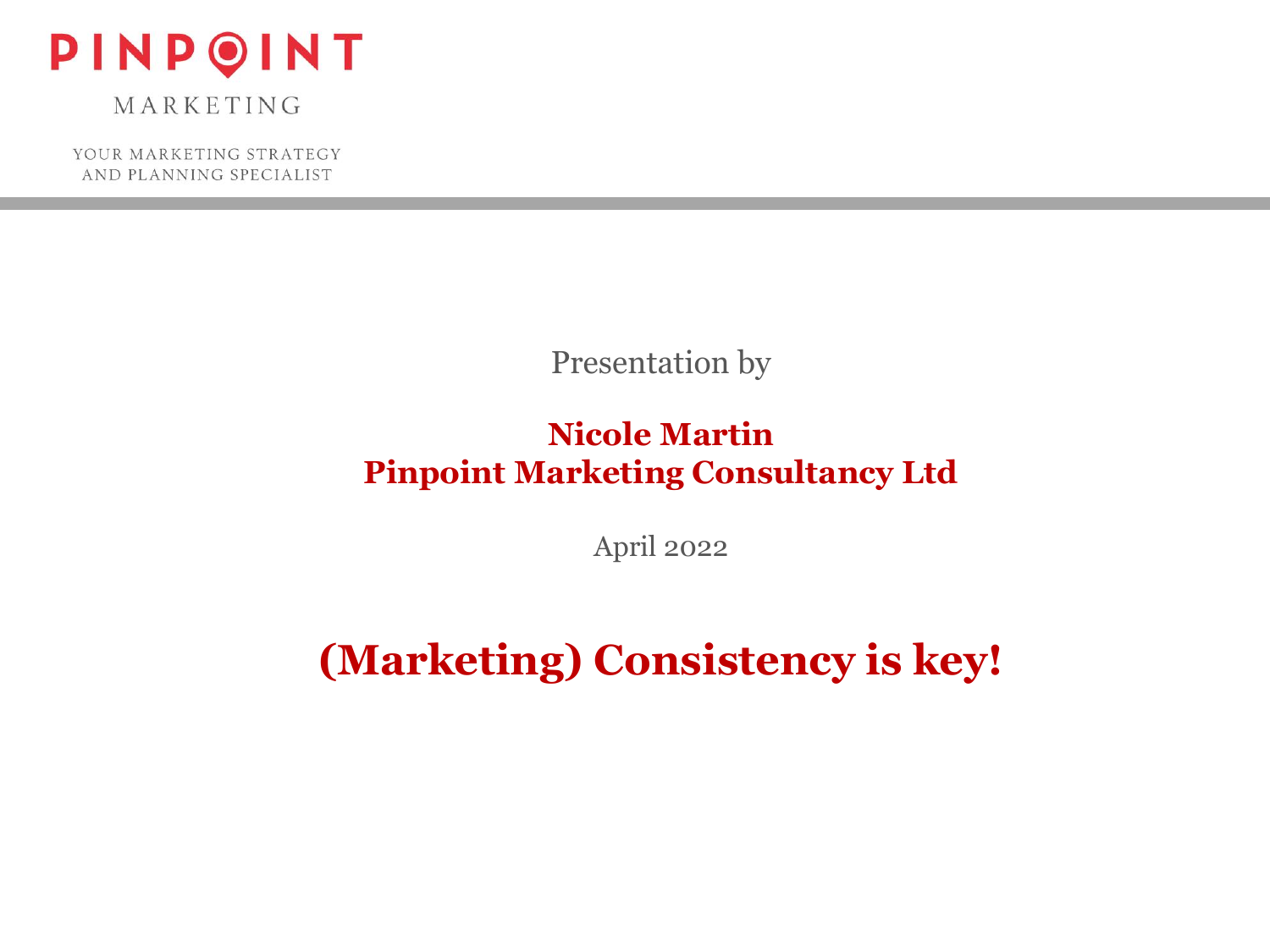

MARKETING

YOUR MARKETING STRATEGY AND PLANNING SPECIALIST

What do these examples all have in common?<br>The regular selection of the same optimum players for a football team Learning to drive with the same instructor for every lesson **Networking within the same group/s** Revising the same topics over and over again for a test<br>Using the same topics over and over again for a test Using the same recipe every time

They are all examples of CONSISTENCY!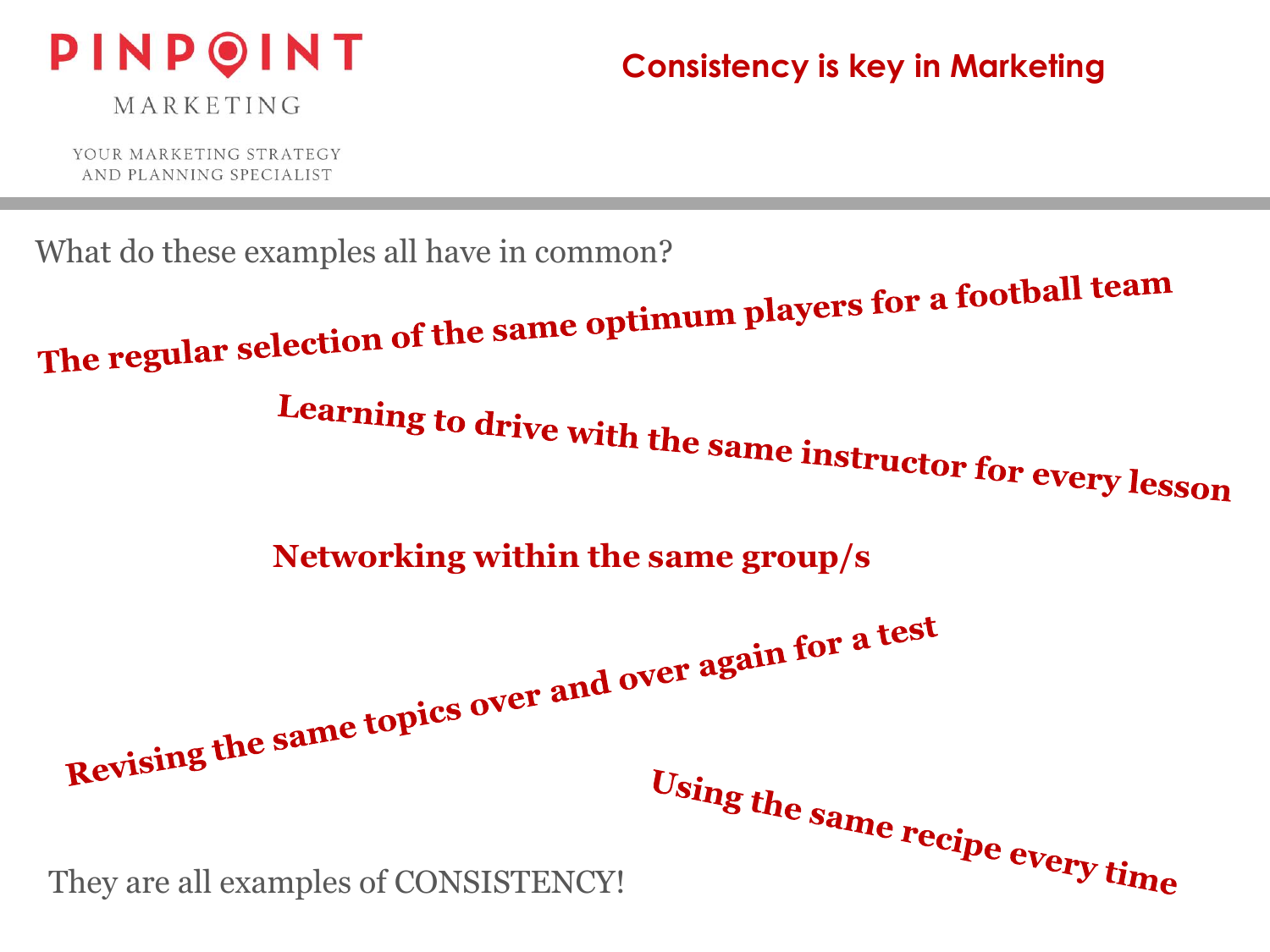

MARKETING

YOUR MARKETING STRATEGY AND PLANNING SPECIALIST

• You have heard the phrase of content is king, but have you heard of consistency is queen? *Eg it is not just about what you say but also how and how often you say it!*

• 40% of small business owner respondents to a poll I carried out said the area they most struggle in their business and its marketing, is with consistency *sound familiar?*

• CONSISTENCY is – the ability to replicate a process or activity with the same level of quality over and over again *would you agree?* 

• CONSISTENCY doesn't mean boring or not creative or being tied down • It does mean being accountable, regular, constant and it is a habit *so if you are looking for a new habit or goal for 2022 then make being consistent one of them!*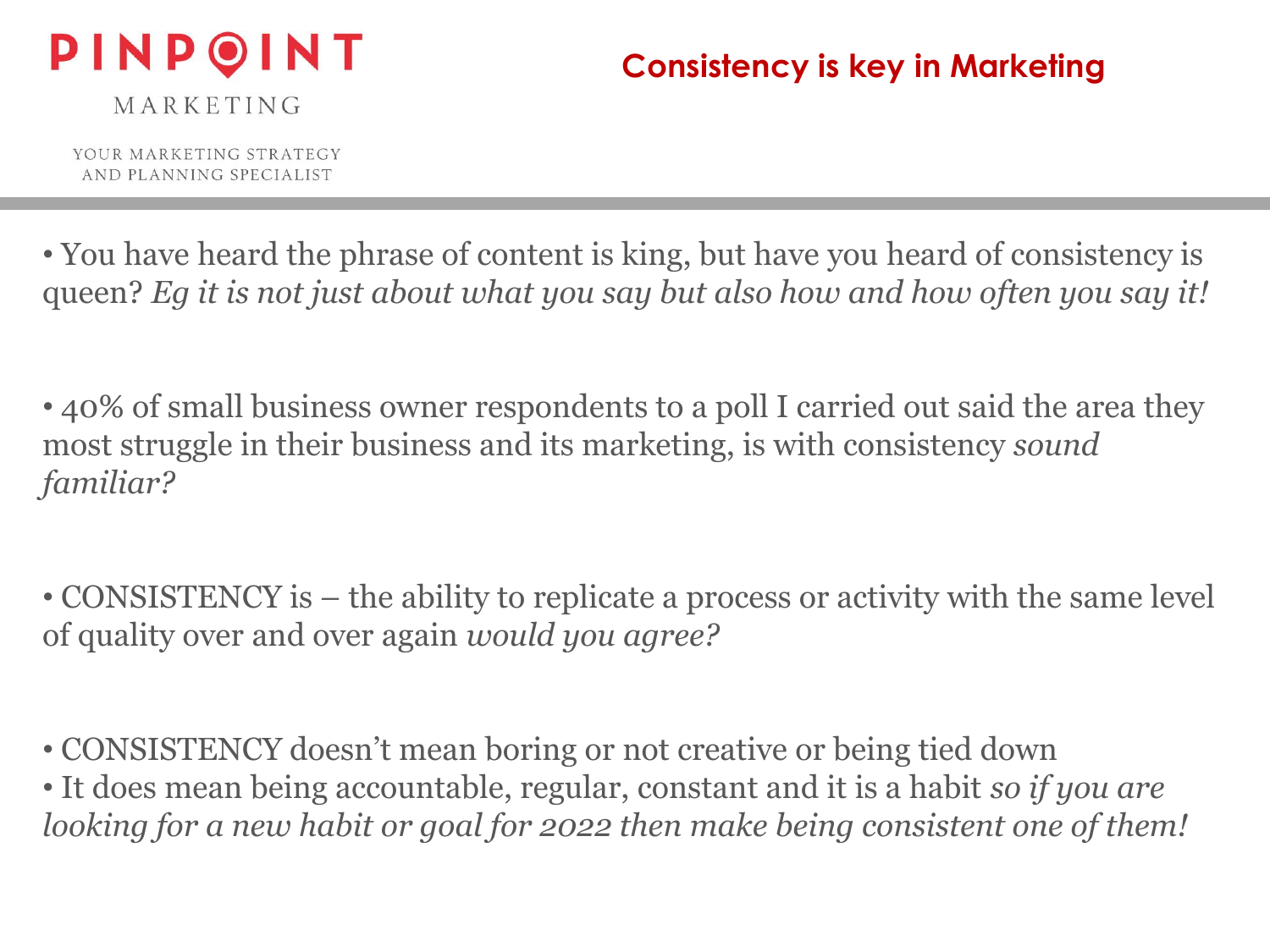

MARKETING

YOUR MARKETING STRATEGY AND PLANNING SPECIALIST

Why get organised and be CONSISTENT?

**Remove the chaos and overwhelm, by having a plan and course of action to follow** 

**Better manage your time, by knowing what you are doing, when and also why. Create yourself a routine**

**Build your marketing over time, slowly but surely**

**Increase your number of touches to reach your audience, therefore increasing exposure and opportunities to engage and sell**

**Raise your profile and spread your message, to the right people across the right channels**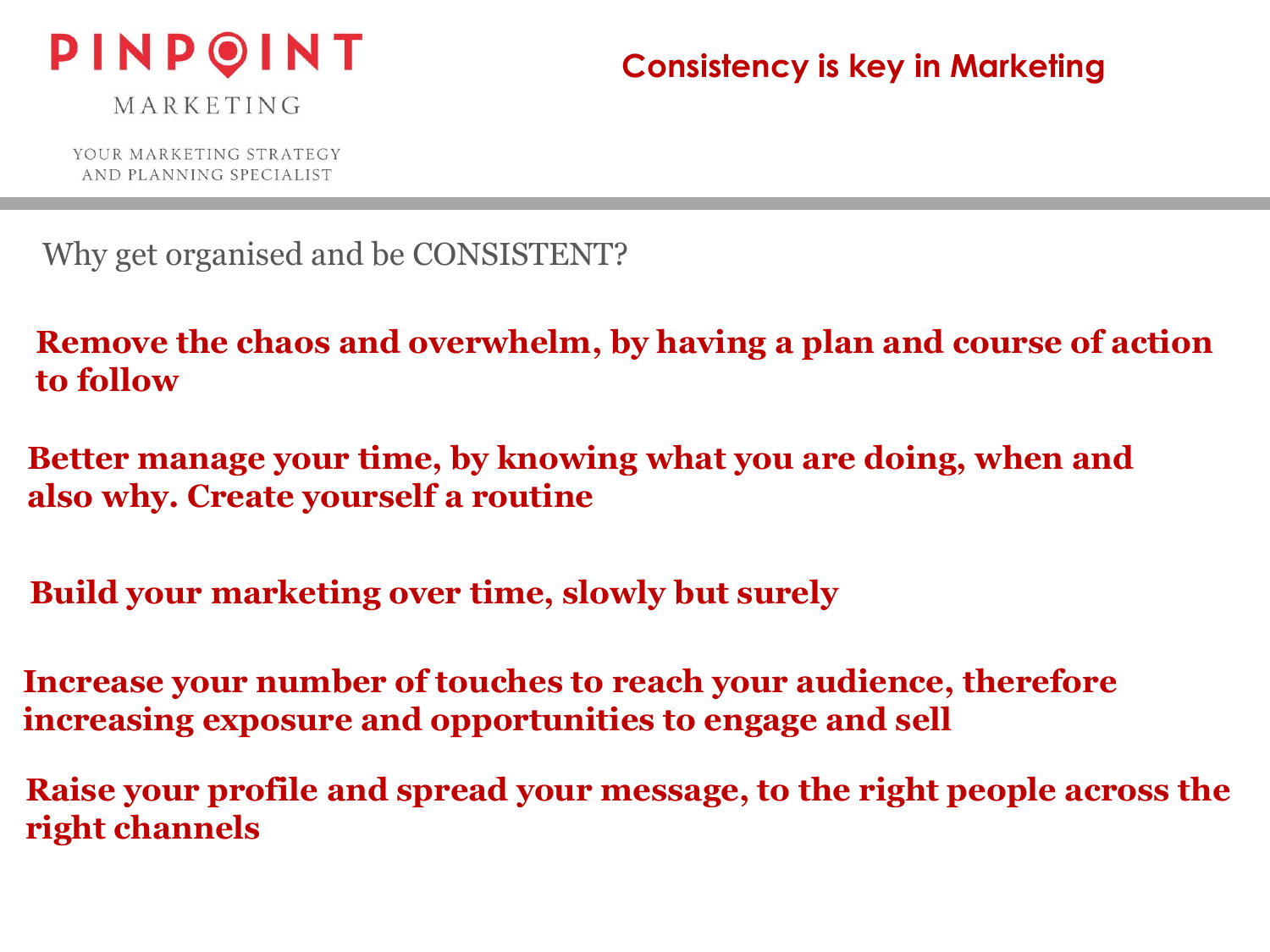

MARKETING

YOUR MARKETING STRATEGY AND PLANNING SPECIALIST

Why get organised and be CONSISTENT?

**Ensure regularity by drip feeding your message. Belt and braces approach**

**Give your marketing some clarity. Know your why**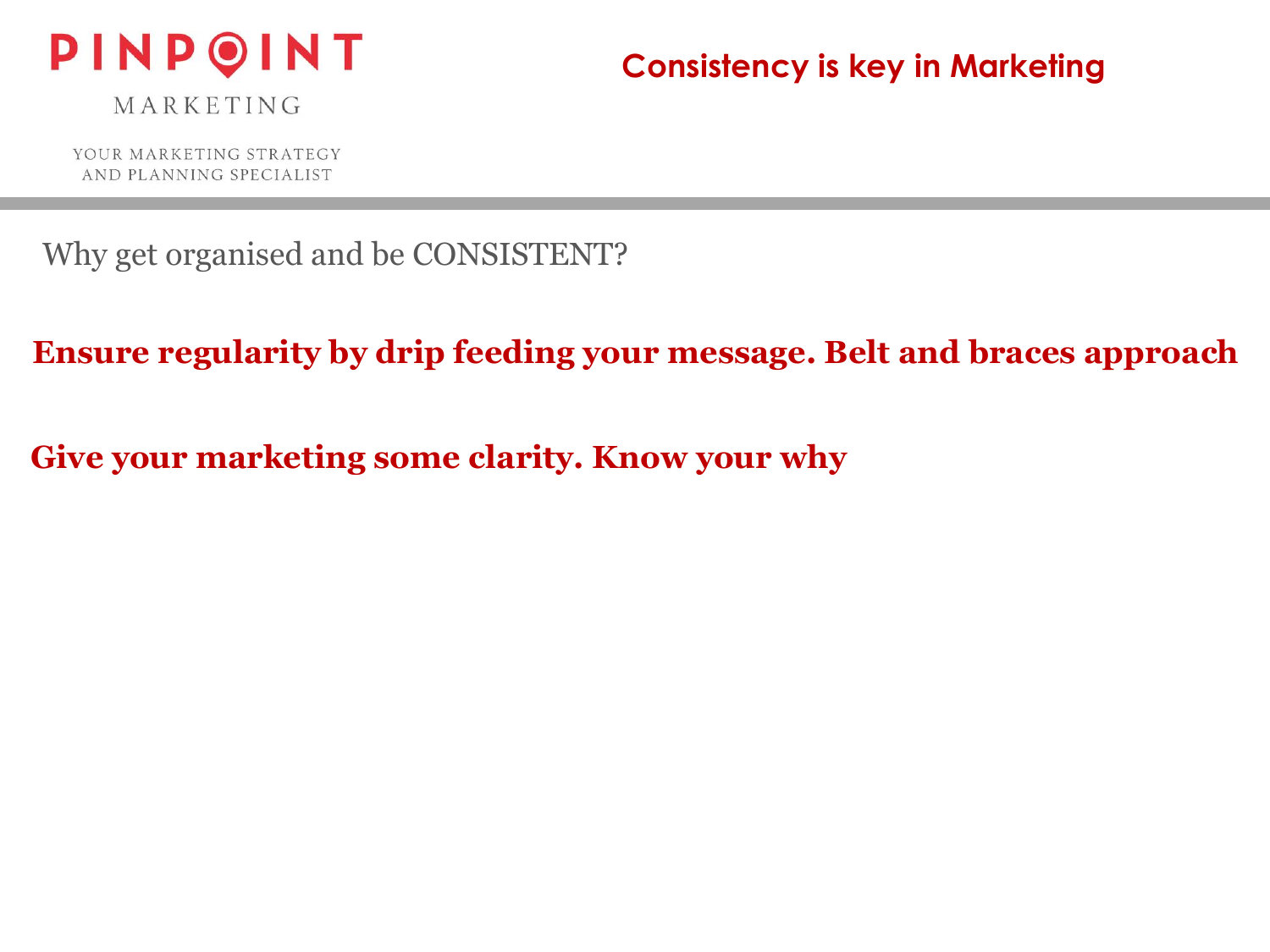

MARKETING

YOUR MARKETING STRATEGY AND PLANNING SPECIALIST

Here is an example of CONSISTENCY as part of your marketing strategy.

This shows consistency across:

- content
- channels used
- regularity/frequency of communication

This is how I plan my own content and often advise clients to do the same …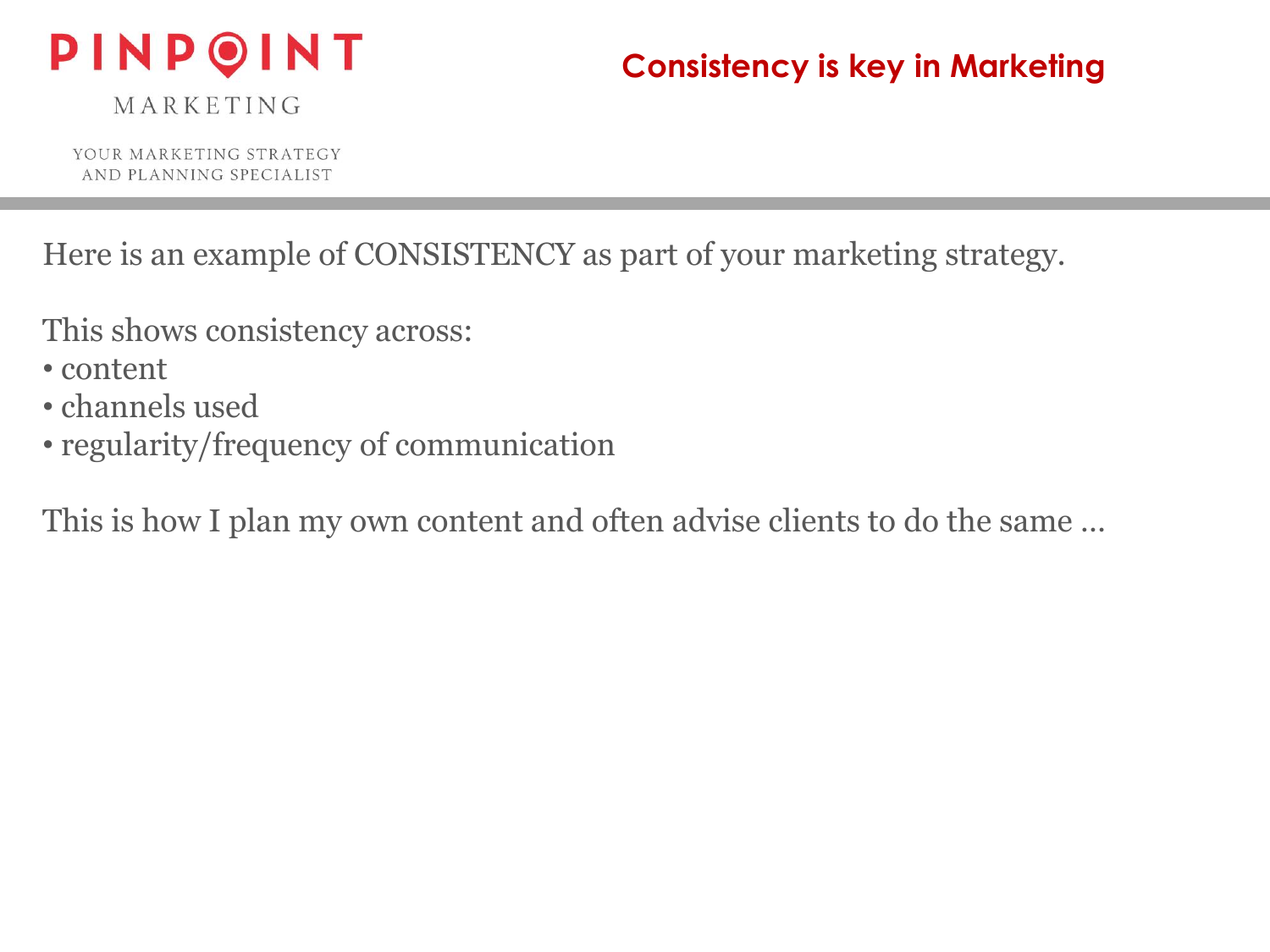# PINPOINT

### **Consistency is key in Marketing**

MARKETING

YOUR MARKETING STRATEGY AND PLANNING SPECIALIST

### **Theme – Set one per month to underpin all the content for that month**

| <b>Blog</b>                                                                                     | <b>Athena</b><br>minute                                                                                                                                                                                                 | <b>LinkedIn</b><br>post | <b>Facebook</b><br>post                                                                                                                         | $\bullet\bullet\bullet$ | Add in more channels you use<br>e.g. Newsletter, SEO, ads, videos                                                                                          | Your<br>channels |
|-------------------------------------------------------------------------------------------------|-------------------------------------------------------------------------------------------------------------------------------------------------------------------------------------------------------------------------|-------------------------|-------------------------------------------------------------------------------------------------------------------------------------------------|-------------------------|------------------------------------------------------------------------------------------------------------------------------------------------------------|------------------|
| Make<br>notes<br>what to<br>write.<br>Copy,<br>$#$ ,<br>image,<br>stats,<br>links<br><i>etc</i> | <b>Start with your</b><br>longest piece of<br>content eg the<br>blog. Write this<br>first then take<br>sections for the<br>other longer<br>pieces like the<br>newsletter. Then<br>shorter for your<br>shorter for posts | minute, then even       | Same concept<br>if outsourcing<br>or writing<br>vourself. Link<br>back to the<br>blog from the<br>shorter pieces<br>for web traffic<br>hits too |                         | This is drip feeding<br>and repurposing<br>content. This is not<br>lazy or duplicating.<br>It's about getting value<br>and ensuring<br><b>CONSISTENCY!</b> |                  |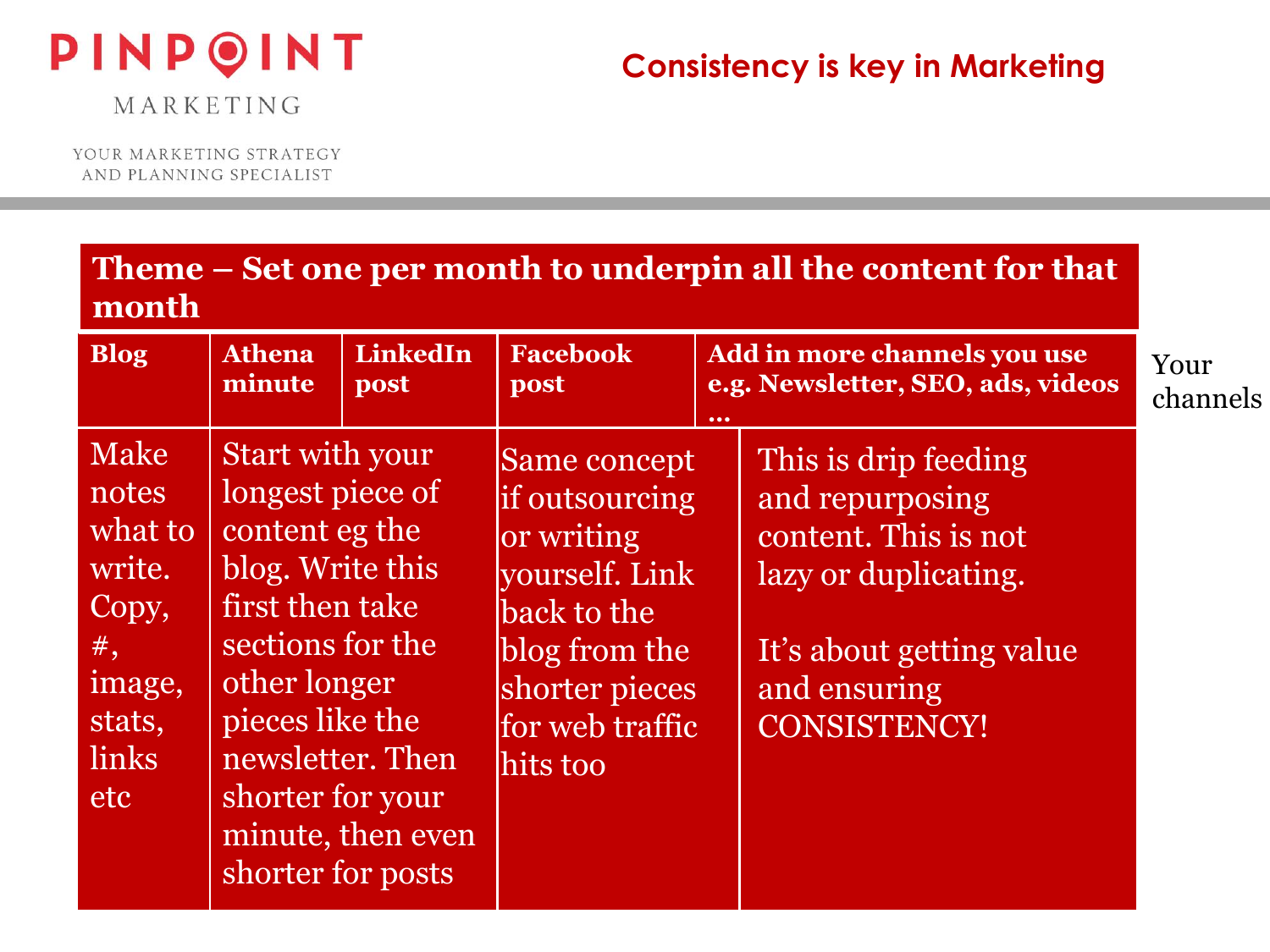# PINPOINT

### **Consistency is key in Marketing**

MARKETING

YOUR MARKETING STRATEGY AND PLANNING SPECIALIST

• Write your content for the theme *eg if you are an IFA one of your themes may cover pensions. What they are, why have one, the types, the pitfalls etc* 

• Then disseminate this content across all the channels *eg the lengthiest piece/the blog will be the detail such as covering all the reasons to have one. Then break this down into a post or piece of content per reason. Then summarise these reasons and a CTA for your minute for example* 

• Then date/schedule and diarise when it is going to be published across the month *eg one or two reasons per week plus adding in stats, types of, who has pension posts etc. So it isn't all selling, interject these posts with others on non theme topics like market news, your personal news, seasonal and topical content etc*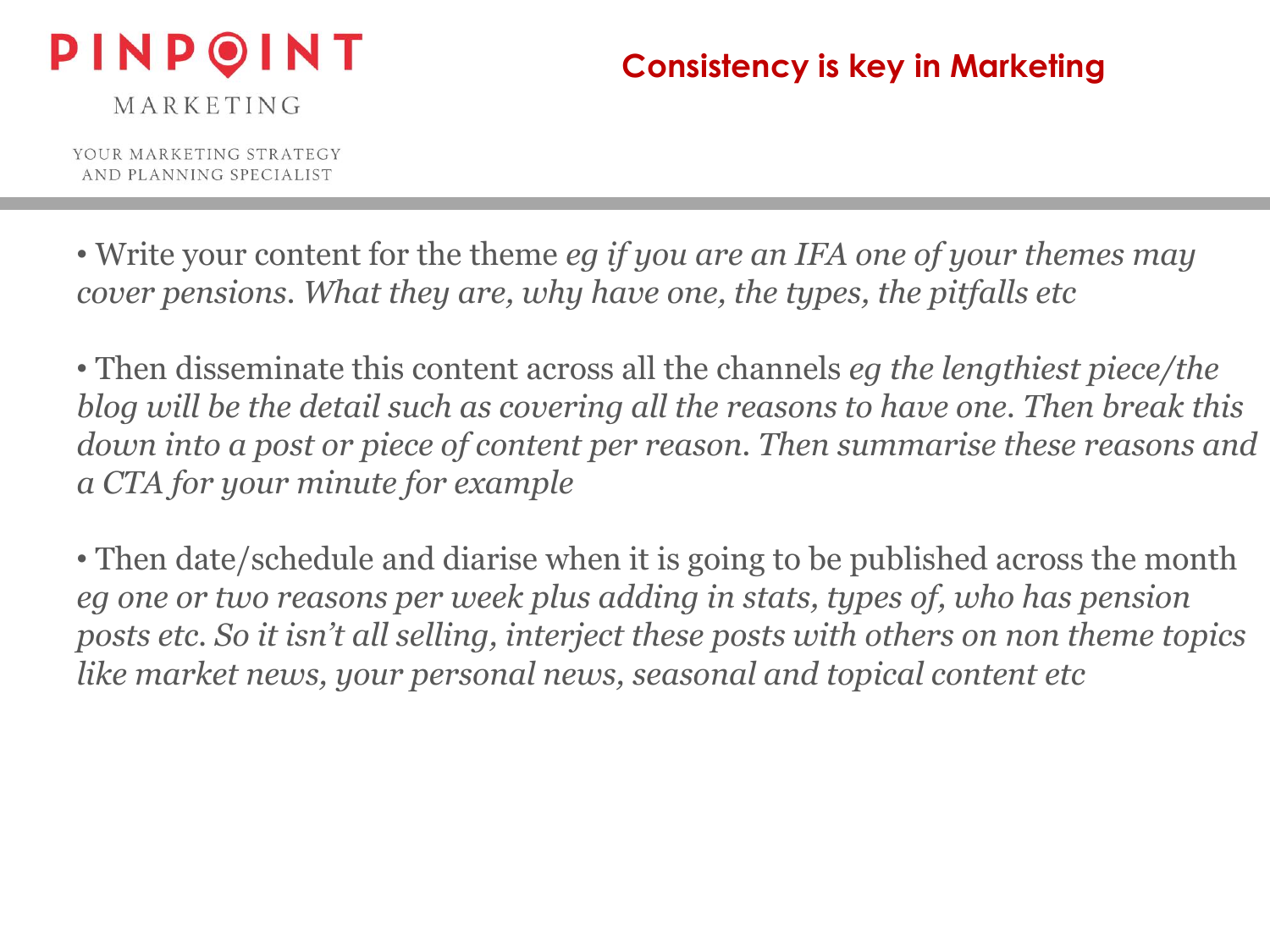

MARKETING

YOUR MARKETING STRATEGY AND PLANNING SPECIALIST

Your complete content plan/strategy may look something like this …

**Week**  $1 - w/c$  **1st May Blog Athena minute LinkedIn post Facebook post** Mon  $1^{st}$  | Publish: xxxx Xxxx xxxxxxxxx Use the heading and top sentences from blog and inc link **xxxxx** Use the heading and top sentences from blog and inc link **xxxxx** Weds 3rd Deliver at the meeting: **xxxx** Xxxxxxxx **xxxxxxxx** Take bullets from the blog and inc link xxxx Take bullets from the blog and inc link xxxx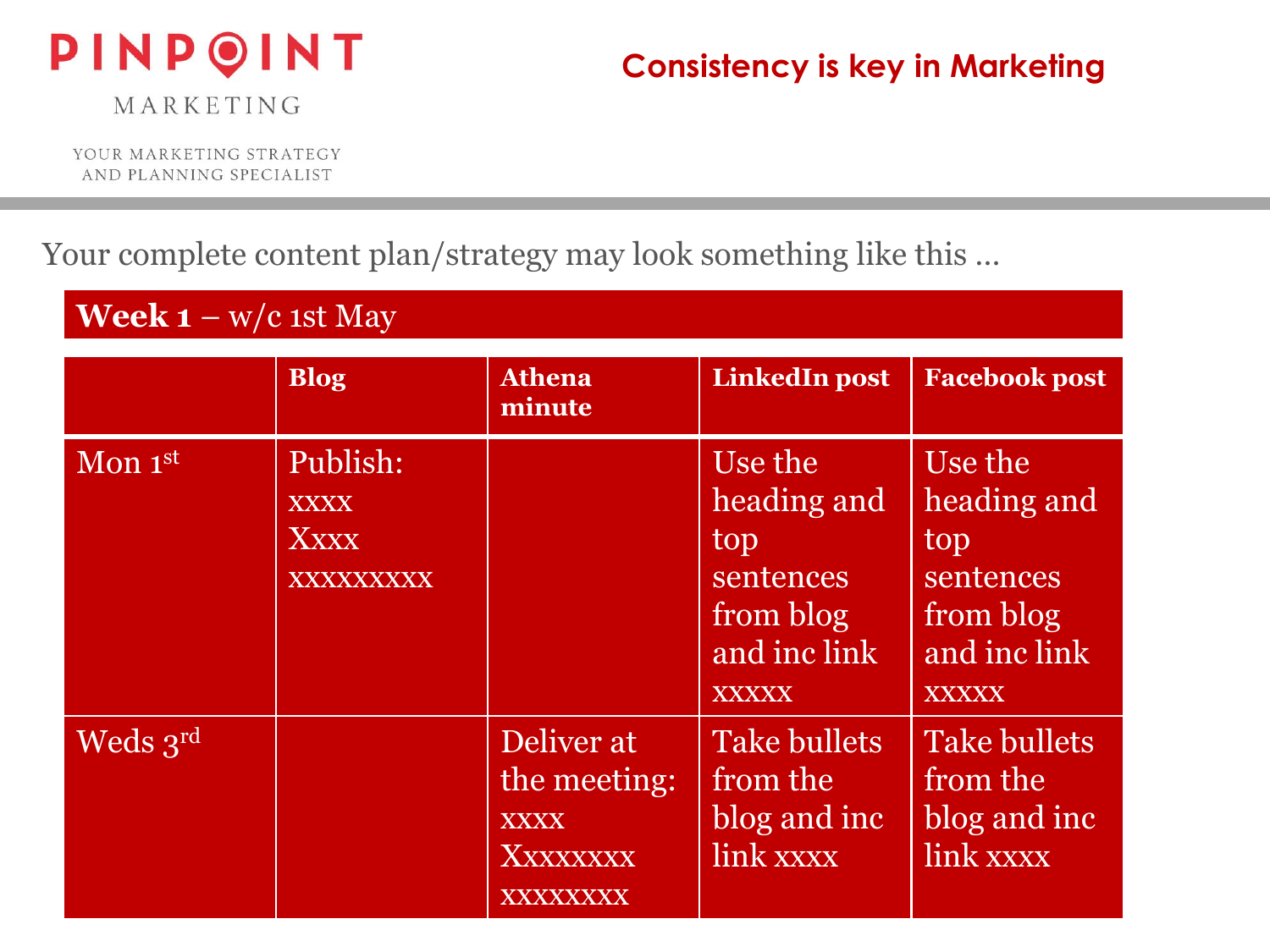

MARKETING

YOUR MARKETING STRATEGY AND PLANNING SPECIALIST

### **Week**  $2 - w/c$  **8<sup>th</sup> May**

|            | <b>Blog</b> | <b>Athena</b><br>minute | <b>LinkedIn post</b>                                         | <b>Facebook post</b>                            |
|------------|-------------|-------------------------|--------------------------------------------------------------|-------------------------------------------------|
| Tues 9th   |             |                         | Talk about<br>xxx and<br>xxxxx and<br>inc image<br>and #xxxx | Talk about<br>xxx and<br>xxxxx and<br>inc image |
| Fri $12th$ |             |                         | Talk about<br>xxx and<br>xxxxx and<br>inc image<br>and #xxxx | Talk about<br>xxx and<br>xxxxx and<br>inc image |

Repeat for the remaining weeks of the month. Then repeat this routine monthly, with your new theme each time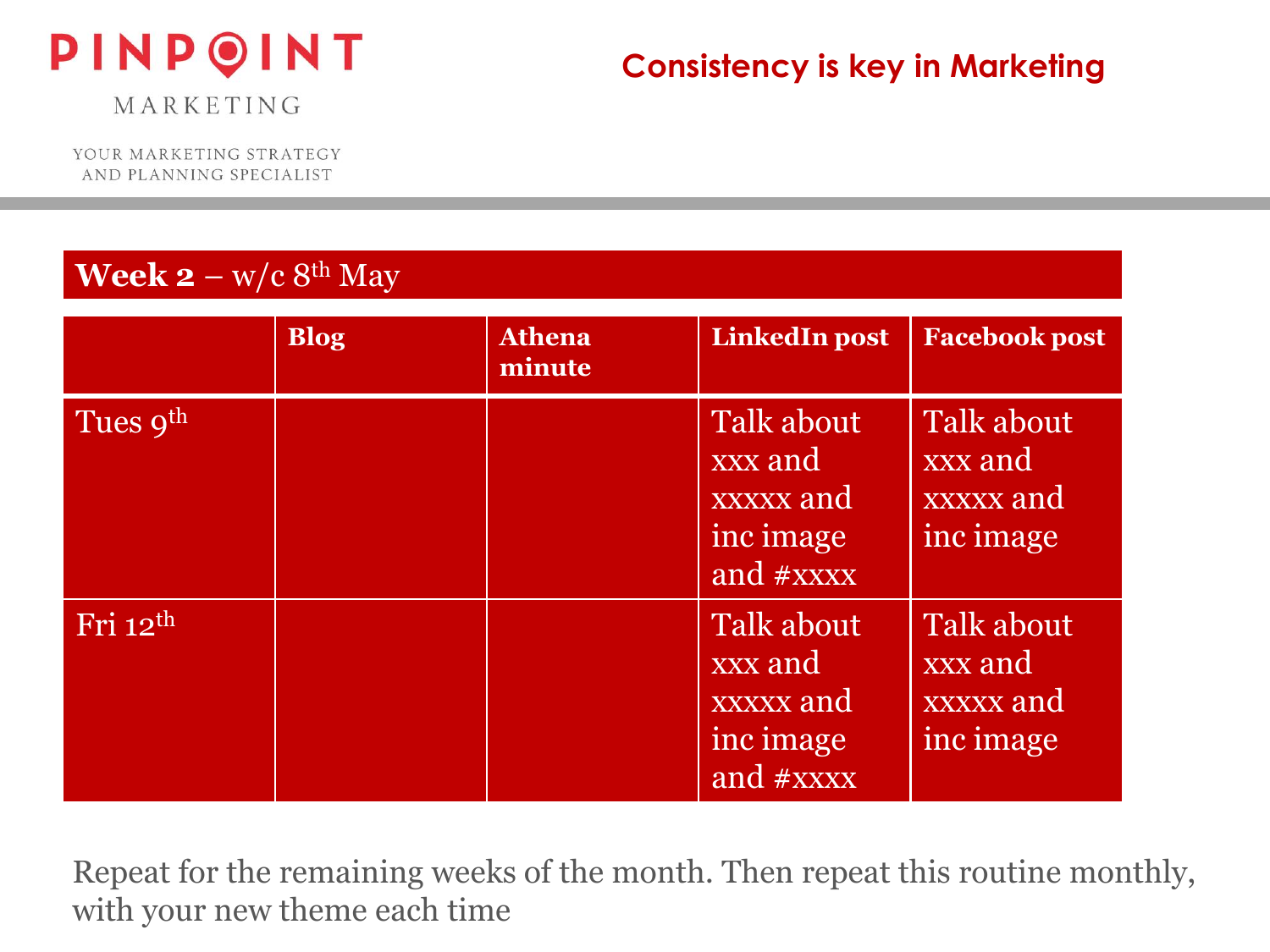

MARKETING

YOUR MARKETING STRATEGY AND PLANNING SPECIALIST

Here are some final notes about your new found marketing CONSISTENCY:

**Optimum frequency of posting can vary per channel, but be regular**

**Consistency will build your pipeline or funnel over time to avoid famine or feast when it comes to your sales**

**Always measure your marketing eg number of leads, GA stats, SM stats, £ sales, ROI**

**Repeat what works and do it all over again**

**Find the time to do this, no excuses**

**Commit to it. Give it time and be patient and positive. New habits take time to implement and make happen. Marketing isn't a magic wand**